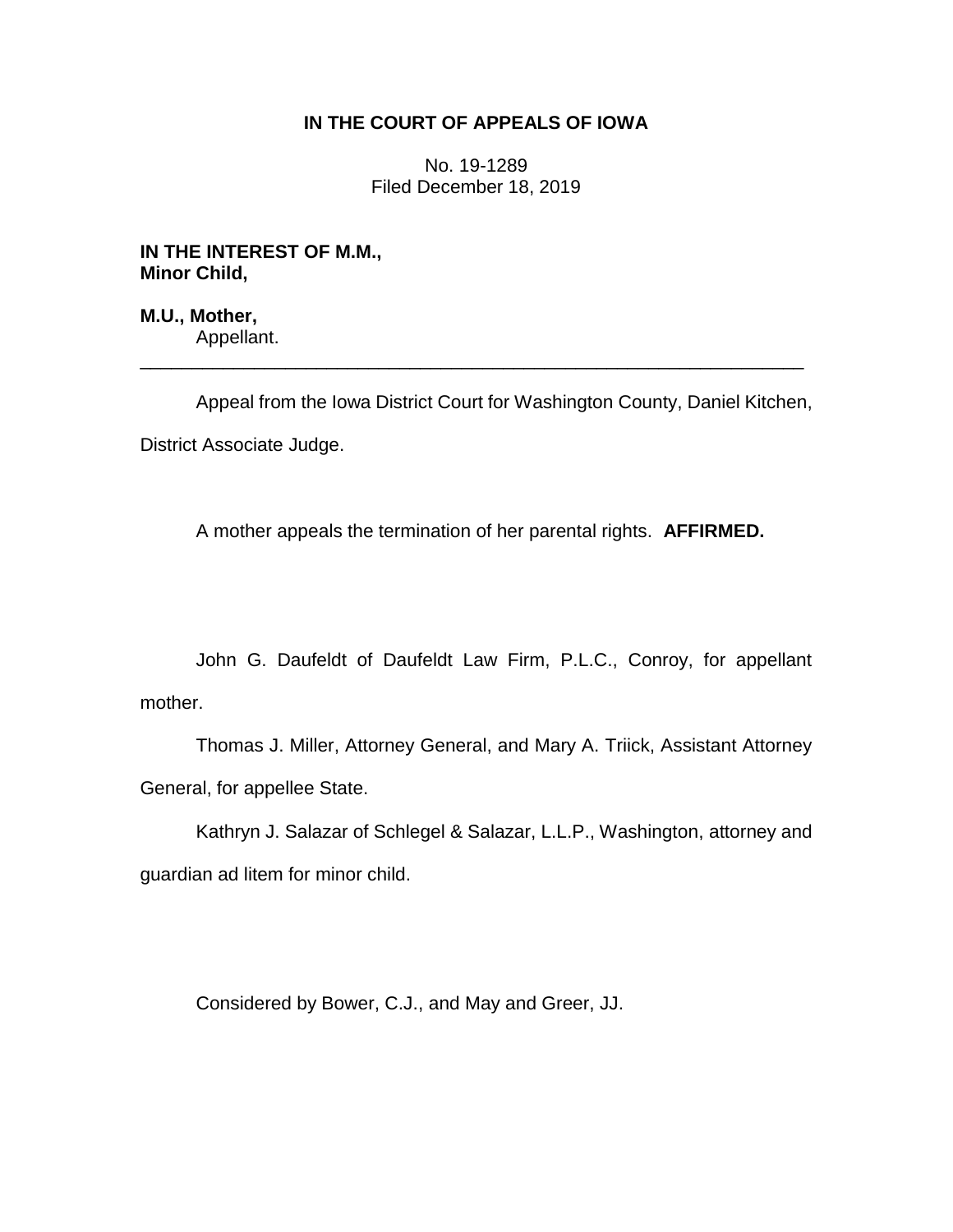## **BOWER, Chief Judge.**

A mother appeals the termination of her parental rights to her child, M.M., who is under three years of age; was adjudicated a child in need of assistance (CINA) on May 25, 2017; and has been removed from the mother's custody since March 20, 2018.<sup>1</sup> She asserts she has been denied due process, there has been no showing that termination of parental rights is in the child's best interests, and she should have been granted an additional six months to seek reunification.<sup>2</sup> On our de novo review, *In re A.S.*, 906 N.W.2d 467, 472 (Iowa 2018), we affirm.

We reject the mother's claim she was denied due process.<sup>3</sup> *See In re A.M.H.*, 516 N.W.2d 867, 870 (Iowa 1994) ("Generally, the fundamental requirement of due process is an opportunity to be heard."). $4$  The mother had proper notice of the hearing. As will be set out below, the mother was represented by able and zealous counsel. Her counsel was able to confront and cross-examine

 $\overline{a}$ 

<sup>1</sup> The mother appealed the child's removal, which was upheld on appeal. *In re T.B. & M.M.*, No. 18-0767, 2018 WL 4929737, at \*4–5 (Iowa Ct. App. Oct. 10, 2018).

 $2$  The father's rights were also terminated. He does not appeal.

<sup>&</sup>lt;sup>3</sup> The mother argues DHS did not follow its own written policy at M.M.'s removal and during case permanency reviews. The State and the guardian ad litem assert this claim was not properly preserved, as the complaints should have been made earlier in the CINA proceedings. We agree. *See In re L.M.W.*, 518 N.W.2d 804, 807 (Iowa Ct. App. 1994) (finding that when a parent fails to raise an issue at the appropriate time, he or she waives the right to raise the issue at a later point). <sup>4</sup> As stated in *A.M.H.*, 516 N.W.2d at 870:

Generally, the fundamental requirement of due process is an opportunity to be heard. This may include a right to notice of the hearing, to confront and cross-examine adverse witnesses, to be represented by counsel, to an impartial decision maker, and to a decision based solely on legal rules and the evidence presented at the hearing. To demonstrate compliance with the last requirement, "the decision maker should state the reasons for his determination and indicate the evidence he relied on."

<sup>(</sup>Citations omitted.)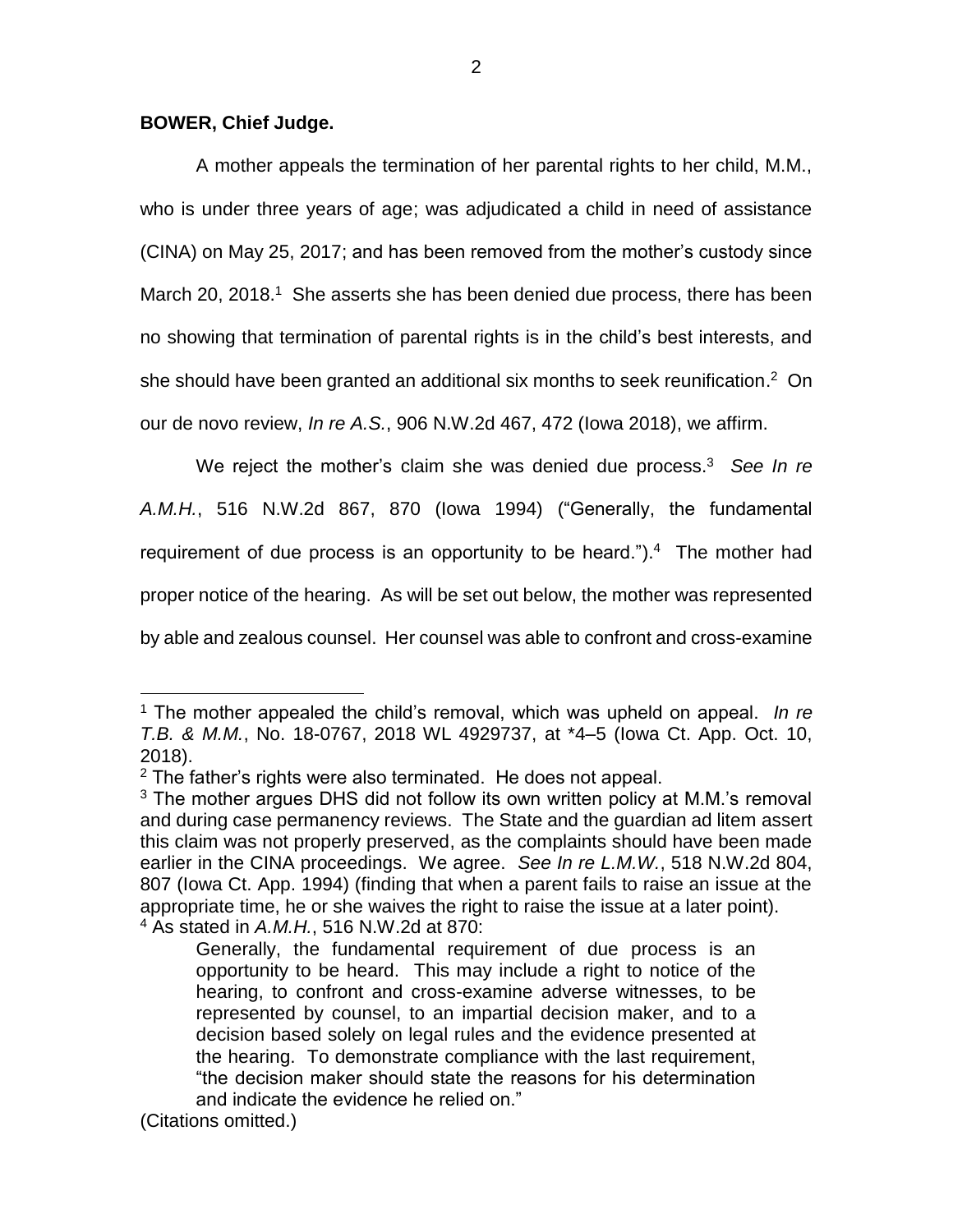adverse witnesses, and an impartial decision maker rendered a decision based on pertinent legal rules and the evidence presented at the hearing. *See id.*

The mother has long struggled with methamphetamine abuse. <sup>5</sup> At the time of the January 24, 2019 termination hearing, the mother testified she was threedays sober when she entered her round of substance-abuse treatment on January 3, 2019. $6$  She hoped to enter a halfway program after completing inpatient care. She also testified she needed mental-health treatment but had not participated during the pendency of these juvenile proceedings. When asked about her ability to parent while using methamphetamine, the mother testified:

Q. Do you feel like you are providing good care to your children when you are not sober? A. When I'm not sober?

Q. Correct. A. If I'm not sober, I'm not caring for them.

Q. You've had care of your children during this case when you've been using; correct? A. A slight.

Q. And do you feel like you're capable of caring for your children when you're using? A. No.

When asked about her drug usage, the mother testified:

Q. So is it fair to say two weeks of sobriety would have been the maximum since March of 2018 or less? A. No, I would say [thirty] days, like, here and there, honestly.

Q. So maximum [thirty] days in approximately the last [ten] months? A. Yeah.

The mother also had pending drug-related criminal charges.

 $\overline{a}$ 

<sup>5</sup> The mother has four older children, none of whom are in her care. Because of the mother's drug usage and its effects on her parenting, the mother's involvement with the department of human services (DHS) includes from November 2011 to March of 2014; again from December 2014 to March 31, 2015; and from October 1, 2016, when initially voluntary services were provided to her, to now.

<sup>&</sup>lt;sup>6</sup> The mother had several prior admissions to substance-abuse-treatment programs, including: successfully completing a program in 2011; an unsuccessful discharge from a program in March 2012; successfully completing a program in August 2012 (but relapsing shortly thereafter); and a discharge for non-compliance in April 2017 while M.M. was in her care.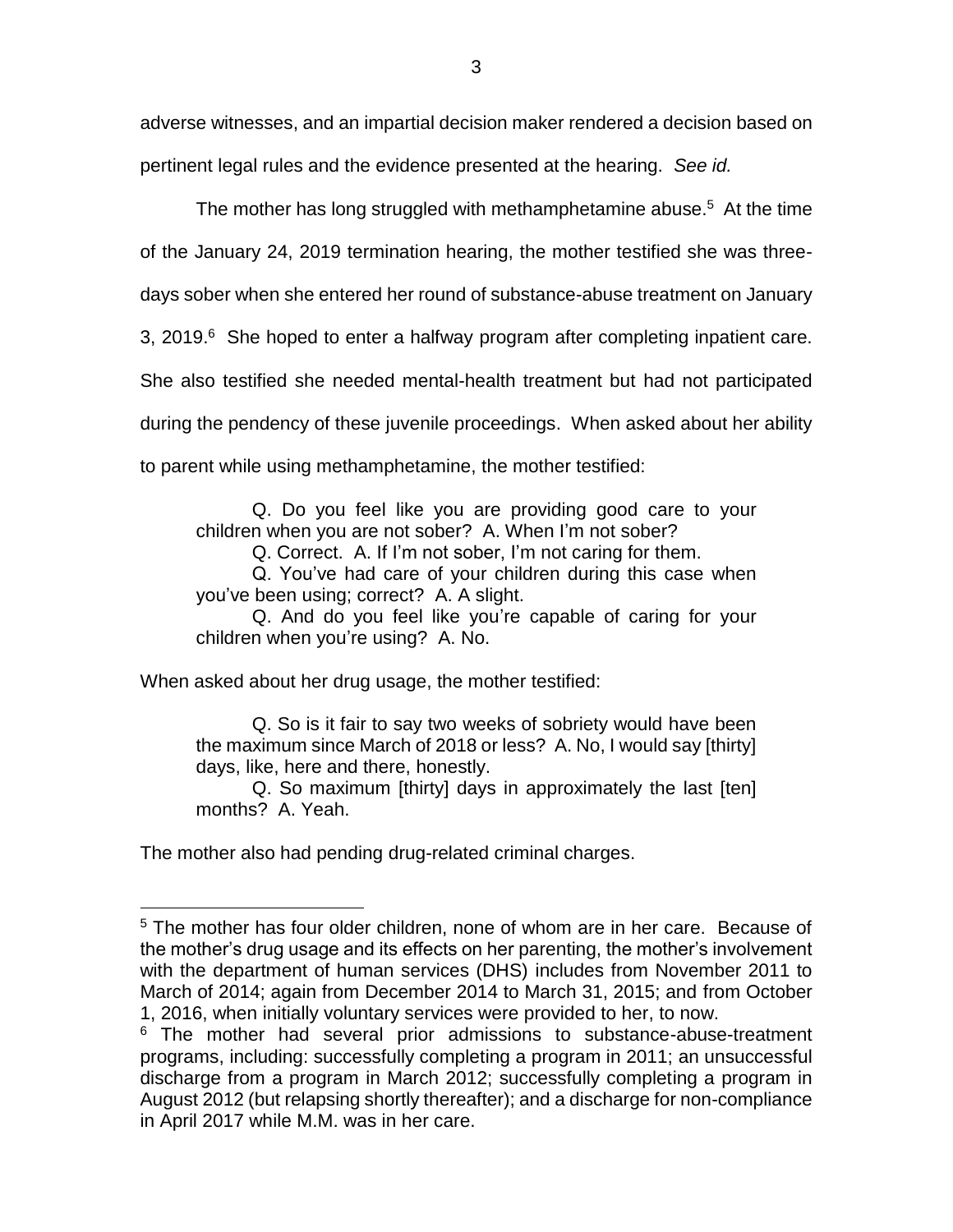The termination hearing was continued until February 19, to determine whether the mother's probation would be revoked. At the resumption of the termination hearing, the mother testified she had completed inpatient treatment on January 31 and was able to enter the halfway-house program. She testified she was currently involved in individual and group mental-health counseling to deal with underlying issues of trauma. She was also taking medications for anxiety and depression. The mother stated she had obtained employment and was able to reside in the halfway house for ninety days. She was attending Narcotics Anonymous meetings. She also testified her criminal charges did not result in the revocation of probation or loss of a prior deferred judgment. However, she had been found in contempt "by willfully and intentionally failing to comply with her probation agreement" and was sentenced to 180 days in jail. Contempt could be purged, however, "by successfully completing the substance abuse treatment program at Prelude and by successfully completing all requirements of probation."

The termination hearing was again continued until March 6 to allow the mother to present testimony from her residential substance-abuse counselor, Kinsey Wohlers. Wohlers testified the mother appeared to be motivated, was participating in the halfway-house programming, and was addressing her mentalhealth and substance-abuse issues. Wohlers also testified "the national average, [for relapse for methamphetamine is] probably nine out of ten," with relapse more likely within the first six months.

On May 29, 2019, the juvenile court entered an order terminating the mother's parental rights to M.M., noting that "[a]t the time of hearing, she was residing in the Prelude 'halfway house' program with no firm housing arranged,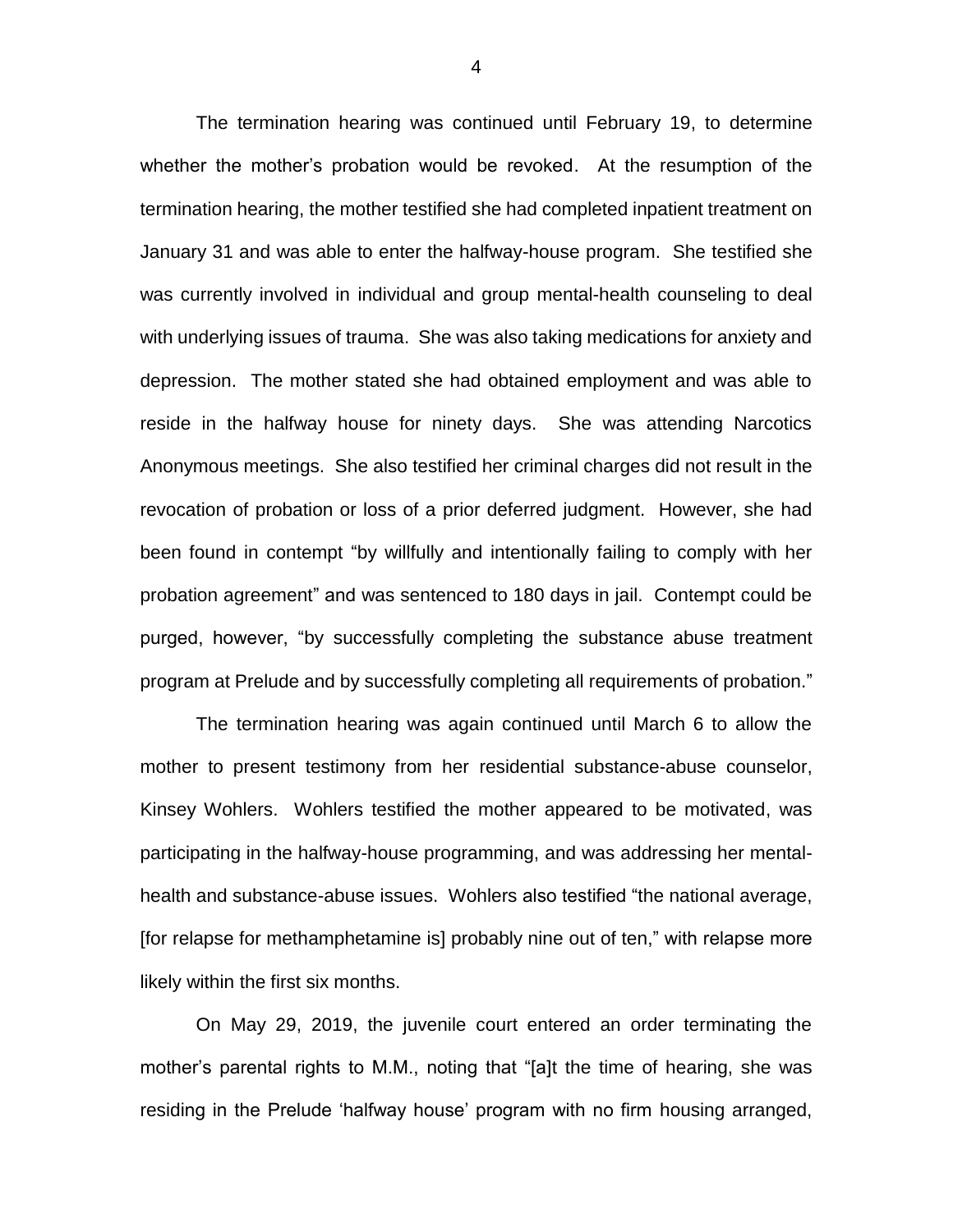and shifting employment. [The mother] testified herself that she was not ready to provide the care needed for [M.M.] to reside with her." The court determined that in light of the mother's participation in numerous treatments, "[c]lear and convincing evidence indicates that six more months are not likely to change [the mother's] long-established pattern of behavior."

The mother does not contest the existence of grounds for termination pursuant to Iowa Code § 232.116(1)(h) (2018). *See In re A.M.*, 843 N.W.2d 100, 110–11 (Iowa 2014) ("Under Iowa Code section 232.116(1)(h), the court may terminate the rights of a parent to a child if: (1) the child is three years old or younger, (2) the child has been adjudicated a CINA under section 232.96, (3) the child has been out of the parent's custody for at least six of the last twelve months or the last six consecutive months, and (4) '[t]here is clear and convincing evidence that the child cannot be returned to the custody of the child's parents as provided in section 232.102 at the present time.'" (alteration in original) (citation omitted)).

We appreciate the difficulty the mother faces in attempting to maintain sobriety. She has a long history of substance abuse and is now addressing difficult mental-health issues. Her road to recovery will be long. But, in light of the mother's lengthy history of substance abuse, her struggle to avoid relapse, and her inability to refrain from substance abuse for any length of time when not in a controlled setting throughout these juvenile court proceedings, we agree with the juvenile court an extension was not warranted. *See* Iowa Code § 232.104(2)(b) (requiring the court to be able to enumerate factors, conditions, and expected behavior changes would eliminate the need for removal at the end of the extension).

5